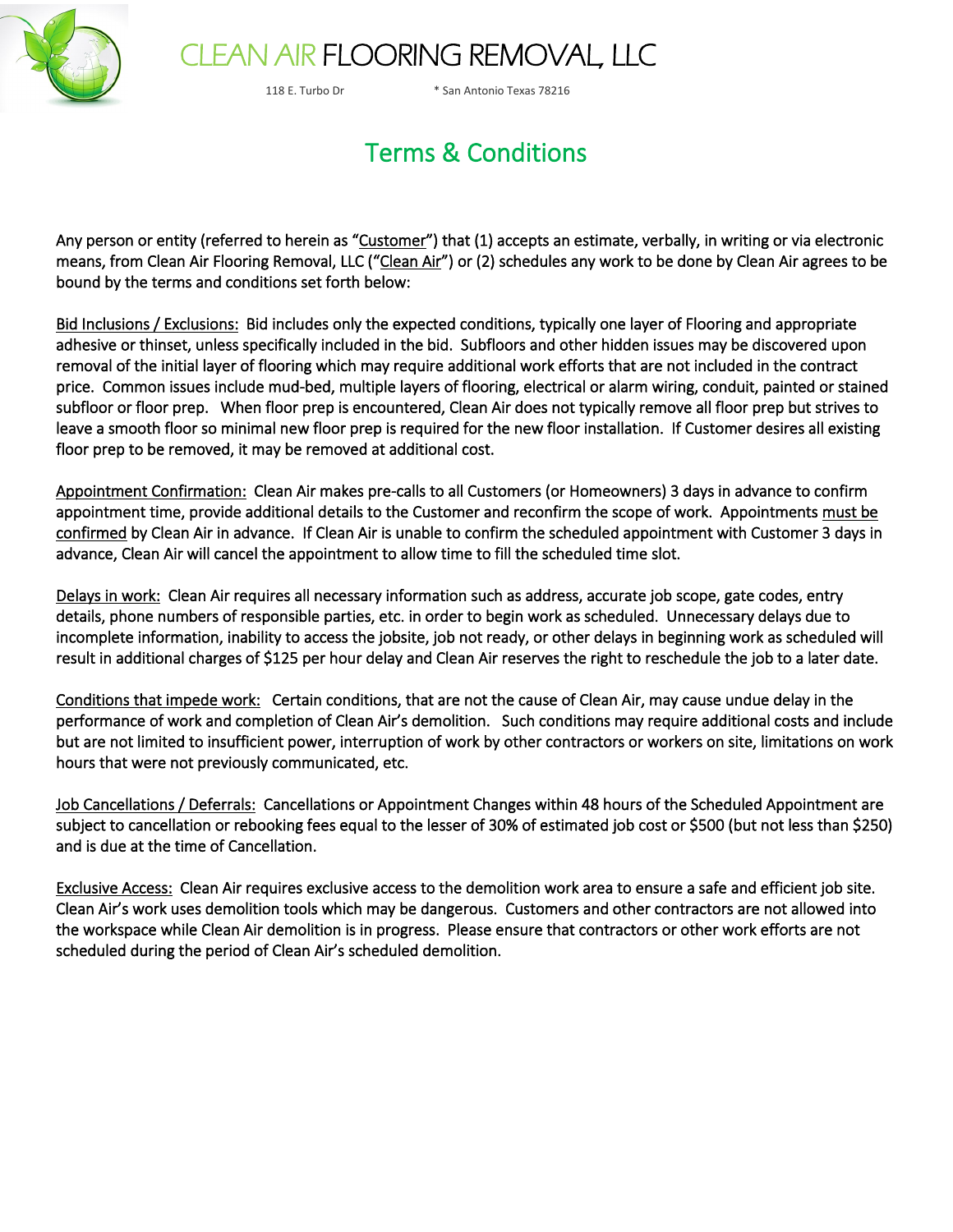

# CLEAN AIR FLOORING REMOVAL, LLC

118 E. Turbo Dr \* San Antonio Texas 78216

### Page 2

Customer is advised to make a thorough inspection of the completed flooring removal immediately upon completion by Clean Air. Damage must be identified / communicated within 24 hours of job completion and prior to any other contractor, installer or other worker initiating work in the area.

Damage / Repairs: Clean Air strives to avoid damage to Customer's property. However, flooring removal is demolition and some damage is unavoidable. Clean Air warrants our work against unreasonable damage to customer's property. In the event of unreasonable damage, Clean Air will repair or replace the damaged property or, at Clean Air's sole discretion, provide a monetary equivalent discount not to exceed \$500.

Clean Air does not warrant or take responsibility for damage caused by certain existing conditions including without limitation old & rotted door thresholds, baseboards that are caulked or glued to the floor, adjacent flooring materials that are bonded to the flooring material being removed (e.g. T-molds, shower walls, tub surrounds, fireplaces, etc.), damage caused or contributed to by existing construction deficiencies or existing conditions that are not visible. Clean Air will take care in those areas but are not responsible for incidental damage. Clean Air does not take responsibility for damage to particle board constructed furniture. Artwork and fragile personal property should be removed from walls or nearby shelves. Clean Air is not responsible for damage to artwork or other fragile personal property that remains in the vicinity of our work.

Paint Touch Ups: Minor dings & scrapes may occur due to the nature of our demolition work. Paint touch ups of walls and/or trim may be required and is not a part of our scope of work or contract. It is the responsibility of the Customer to perform or coordinate such touch ups at their expense.

Asbestos: Unless otherwise specified in the bid, if Clean Air encounters material that may contain asbestos, Clean Air will cease work and require the Customer to test for asbestos at Customer's expense. If any material test positive for asbestos, Clean Air will be compensated for the portion of work performed and the contract will terminate. It is recommended that Customer identify the potential of asbestos, and test accordingly, in advance of hiring Clean Air.

Baseboard or Quarter-Round: Baseboard or Quarter-round will be removed only as needed for the area of flooring removal. Additional Baseboard or Quarter-round removal may be done at additional cost and must be specifically included in the bid. Baseboard or Quarter-round removal is for disposal only. When Baseboard or Quarter-round has been caulked, glued or painted it is very difficult to save intact and is not recommended to remove unless full replacement is planned. Customer is responsible for any required Baseboard or Quarter-round replacement.

Gas & Water Connections: Clean Air will disconnect water lines but does not warrant any conditions resulting from water leaks due to leaking or non-working valves. Clean Air employees are not plumbers and are making any such disconnections as necessary only to complete the flooring removal work. Clean Air does not disconnect or reconnect gas lines or water lines and recommends that the Customer hire a licensed plumber of their choice for these purposes.

Toilets & Pedestal Sinks: For a reasonable fee, Clean Air will disconnect and remove toilets & pedestal sinks as well as dispose of them upon request. In many cases, the connections, water lines, bolts and flanges are old and brittle or fused together with calcium or rust deposits. They may easily break and must be replaced upon reinstallation. Customer accepts the responsibility and cost of such parts, repairs and installation.